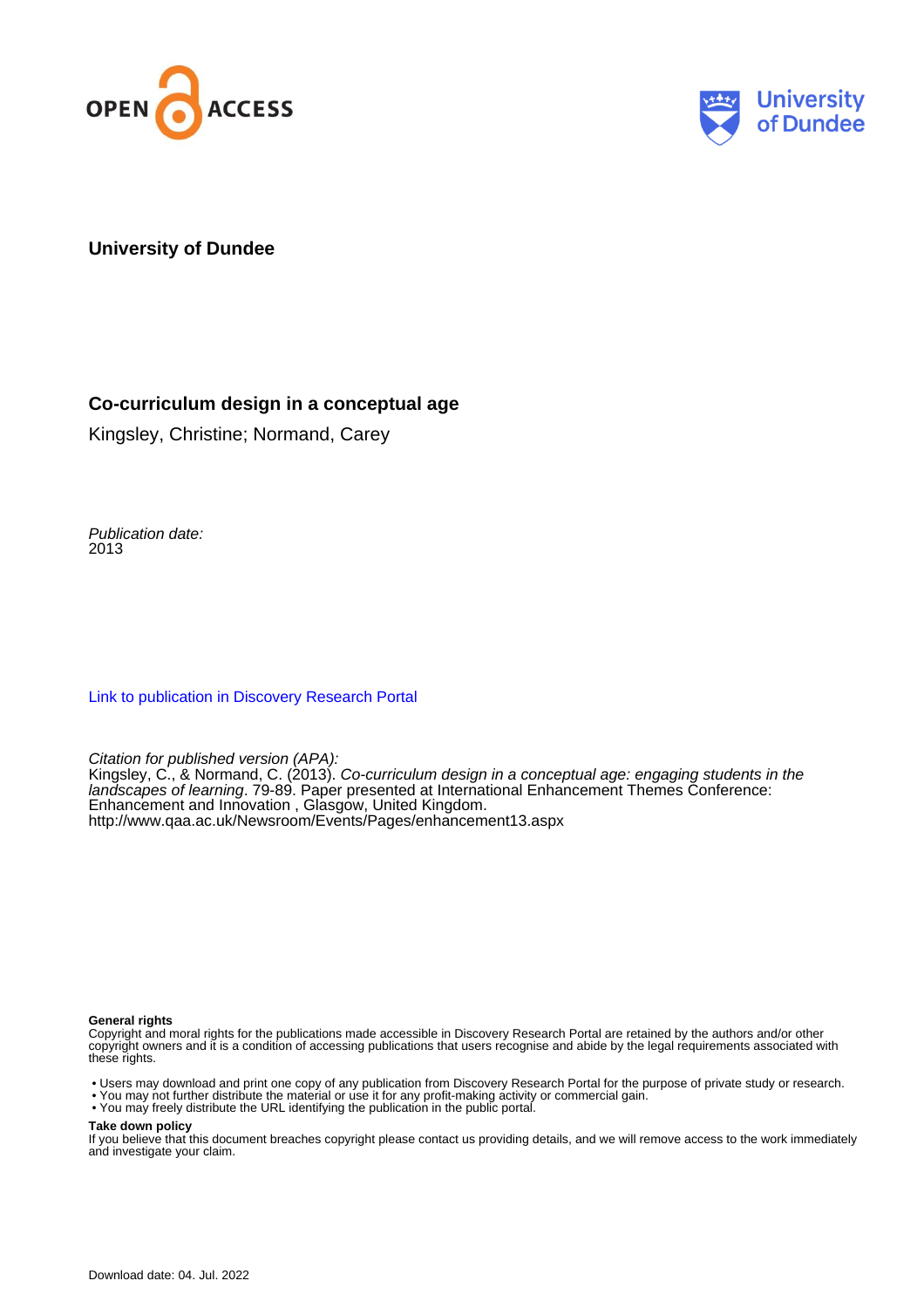# **Co-curriculum Design in a Conceptual Age: Engaging Students in the Landscapes of Learning**

### Christine Kingsley and Carey Normand University of Dundee

**Keywords** Interdisciplinarity, Journey Mapping in the Landscapes of Learning (J-MapLL), Co-curriculum Design, Drawing as Disturbance, Conversation, Story.

**Abstract**: The current social and economic uncertainties have posed particular challenges for students and lecturers in contemporary Higher Education (HE). Academics and students in universities have responded to the challenges by reconceptualising what learning and teaching encompasses in the twenty-first century. This study proffers an interdisciplinary solution through the development of a new methodology: journey-mapping in the Landscapes of Learning (J-MapLL). This empirical study analyses the multi-modal methodology through three case study groups and demonstrates its efficacy in unfolding thinking through individual journey-maps and collective 'big picture' maps in the Landscapes of Learning that are personal and professional, within a given context.

### **1. Introduction**

HE in the contemporary period functions within a complex and often challenging environment. The changed educational landscape is partly as a consequence of external drivers, including operating within a competitive global market and a neo-liberal policy context and to internal drivers, such as, shifts in thinking about the nature of teaching and learning, in the twenty-first century. This landscape also reflects changes in the composition of the student body, which has changed as a consequence of new technology; the massification of HE and widening participation. Educators in HE have been responsive to the needs of the diverse learners they work with and the curriculum has subtly shifted from one that is focused on content (the what) to one with an emphasises on processes (the how, why, who and when).

Curricula, then, need to address this student diversity and, be framed to embrace both local and international students, in a manner that is equitable. A highly diverse student body requires a curriculum that is 'transformative' and one that 'develops dispositions, skills and other capabilities which enable graduates to challenge culture-bound knowledge and to produce new knowledge in a global context' (Appadurai, 2001, cited in Caruana, 2013: 11). This 'internationalised curriculum' (ibid) sits comfortably within the 5-16 yr old curriculum implemented in Scotland, the Curriculum for Excellence (CfE), especially the senior phase which has implications for HE. The Scottish Qualification Authority (SQA), states that from 2014, HEs will notice significant changes in 'the new kind of learner' emerging from school to HE; notably, greater maturity and readiness for HE (SQA, 2013). This curriculum change focusses on, 'the development of knowledge and understanding of key concepts', while the new qualifications framework aims to create a diverse curriculum 'meeting the needs of each learner' (SQA, 2013). There will be a greater emphasis on skills; defined as 'higher order (critical) thinking skills, creativity, innovation, research, investigation, extended essay writing and independent study' (ibid), in keeping with Scotland's educational heritage. Many in HE, are now considering how to connect the 'four competencies' expressed in CfE to concepts of 'graduate attributes', as there appears to be crossover.

It is within this context that the seeds of this empirical study were sown and initial ideas have now germinated in the creation of a new methodology that facilitates teacher-student co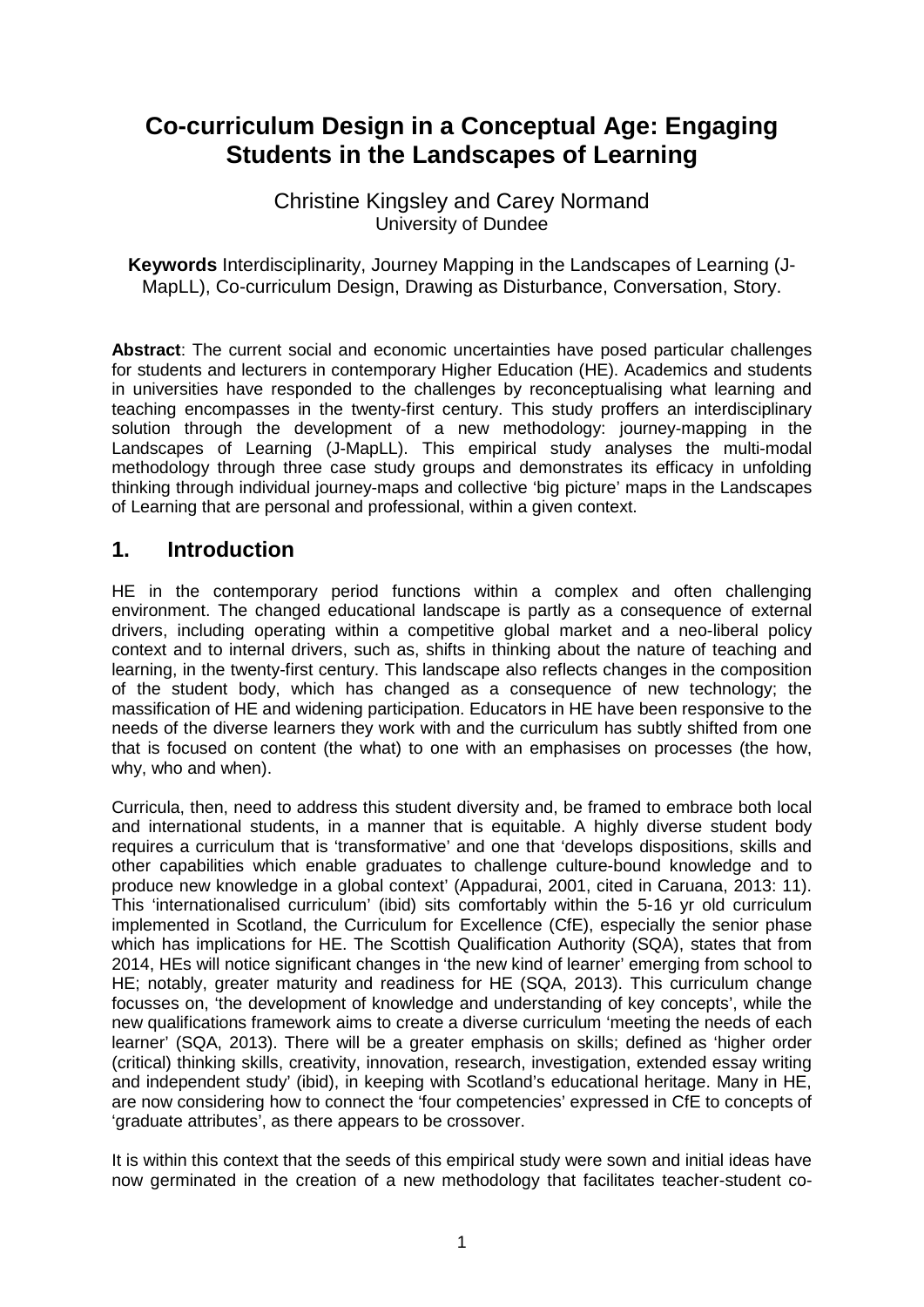curriculum design: Journey Mapping in the Landscapes of Learning (J-MapLL) (Kingsley and Normand, 2013). Scottish education at all levels and in all sectors, favours a 'generalist' tradition, with a curriculum that is broad and interdisciplinary rather than narrow and subject specific (Davie, 1961). Drawing on this cultural tradition, the authors of this paper have used the breadth of the interdisciplinary lenses of Design and Education to illuminate what teaching and learning is in the twenty-first century. Further, the methodology has been developed as an insight tool that enables the unfolding of 'thinking' and deep learning in participants. This has resulted in the development of a methodology that is not only consonant with the Scottish tradition (Normand, 2010 unpublished) but, significantly, is applicable in any cultural context. The J-MapLL methodology has at its core engagement and participation and the potential for co-curriculum design

# **2. Co-curriculum Design**

We talk to them and engage them because it is their ideas, ways of seeing and being, that are their higher education (Peters, 2013:10)

Developing frameworks to co-design the curriculum with students through consultation, conversation and engagement is essential in HE, in the twenty-first century (Kingsley, 2009; 2011). Getting to grips with what student engagement really means is what Peters (2013) believes to be important for universities; conversations with students shouldn't be presented as novel, valuable or optional extras, but as fundamental. Angelo's, (2013) Designing curriculum focuses on three learner-centred approaches: Learning Outcomes, Grading Standards and Assessment tasks. These features emphasise outcomes and, while we consider a focus on outcomes to be relevant, our J-MapLL approach accentuates the processes inherent in curricula, and how these are illuminated through reflection and by applying the lens of another discipline; in this instance between Design and Education. Dubberly and Pangaro (2009: 4) state that 'Conversation is the means by which existing knowledge is conveyed and new knowledge is generated.' Effective conversation can be modelled to improve dialogue between students and staff in HE, to develop trust, establish relationships and for learning to take place. The 'conversation' is a means to convey concepts and to confirm agreement and when this brings about changes in a participant; we may say that learning has occurred. Our J-MapLL approach utilises multi-modal literacies allowing for conversations to happen through social media, small and large group activities, video critique and the drawing of signs and symbols.

# **3. Using the Lens of Design Thinking**

As a discipline, Design is often misunderstood. Perhaps this is because in the contemporary world it is seen as diverse and fragmented; however, it is a shape shifter. Its inherent convivial nature can belie its purpose to improve lives. The meaning of design originates in the Latin word designare, de = out; signare = a mark, a sign; to mark out, devise, choose, designate. One concise definition of design is: to make or draw plans for something. Therefore, the educational Design lens, within this project uses drawing as thinking for its central purpose, to plot, mark and plan a learning journey. 'Drawing remains at the very centre of the creative and developmental process of design (Shenk, 2007), for two main reasons: developing drawing ability supports both conceptualisation and facilitates the communication of design ideas.

The Scottish CfE has embedded Design and Technology within the new curriculum understanding fully its cultural value, entrepreneurial connections, economic benefits and its social propensity to work innovatively with other disciplines and 'borrowing' from them 'best practices, knowledge and expertise through multidisciplinary activity. The CfE aims 'to ensure an appropriate curriculum for each learner' that enables flexibility and establishes a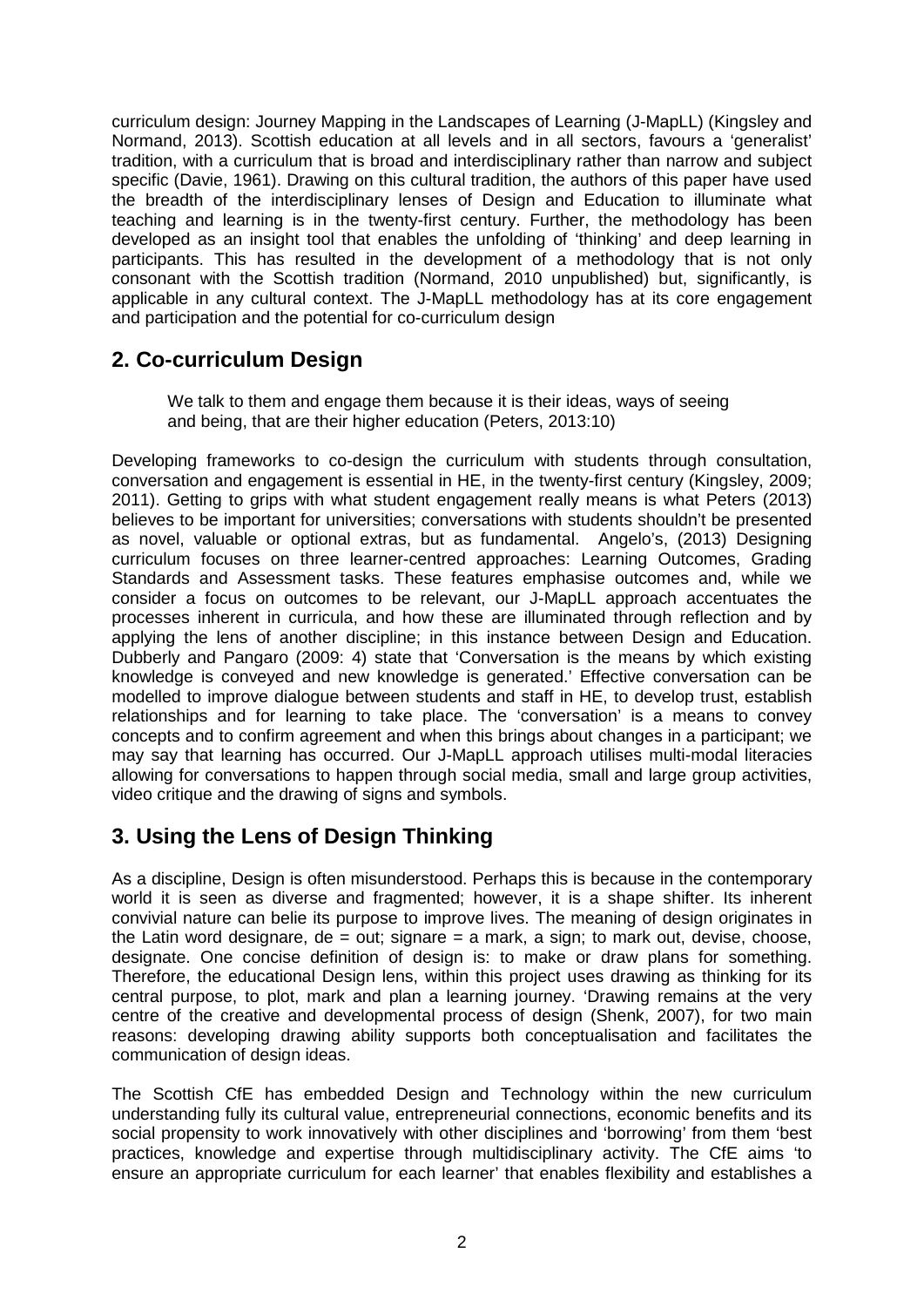'continuum of learning' through interconnected curricula, leading to a richer 'more rounded' experience (Smart, 2013). This direction of travel and these goals are shared by contemporary Design education in HE. At the 'Intersections07' design conference, Johannson stated that: 'great innovation is found at the intersections of disciplines', thus situating interdisciplinarity and design thinking at the heart of activity. Further, that 'complex times require designers to do new and different things' (Myserson, 2007), with four roles for Design emerging: strategist, storyteller, co-creator and rationalist; both story-telling and cocreation are pertinent to our methodology. Later, in 2009 the RSA published its six challenges for Design education, and these chime with the message about the need to codesign, and to communicate through visual and verbal means, revalidating its etymological roots. The activity of interdisciplinarity is not sufficient, in itself, and Blair (2013) questions if we are equipping our graduates with 'elastic minds' through interdisciplinary or multidisciplinary curricula. However, the message is clear, though experiences are variable, that the development of cross-disciplinary and multi-modal activity should continue, especially in relation to professional learning and practice, discipline 'currency' and to enable 'elastic thinking'.

The use of drawing, in J-MapLL, is to develop the process of thinking rather than drawing as artefact. While drawing was a disturbance to many, it was actually this aspect that was effective as an agent of learning. The iterative process of journey mapping necessitates the thinking, planning, creating, sharing and co-creating of learning, as a continuum. In this circumstance J-MapLL utilises the critical thinking skills that we believe are essential to navigate the complex HE educational landscape

# **4. Empirical Study**

### **4.1 Context: Professional Conversations - sharing and exploring knowledge and practice**

The University of Dundee's Excellence in Teaching Awards, for lecturing staff, provided the vehicle, opportunity and space for academics to share knowledge, expertise in teaching, examine new pedagogies and new curricula. It is from this premise that the authors met to discuss their collective understandings of twenty-first century learning and teaching. It was clear that we both considered pedagogy to be generalised across disciplinary boundaries and not subject specific. Consequently, using our interdisciplinary lenses we explored ideas, issues, challenges and potential solutions for the lecturer in relation to curriculum design and the student in relation to seeing the 'big picture' in their programme of study. As lecturers in Education and Design, we noticed students didn't understand HE terminology, programme or module aims, inhibiting their learning and confidence. Embracing the concept of a whole new mind, Pink (2008), we co-created a learning method designed to empower students in the early stages of study by visualising their learning goals through a form of concept mapping of specific aspects of the learning journey. This proposed a practice of drawing as a thinking tool, Robertson (2012), and of promoting the use of visual learning through metaphorical or analogous journey mapping, led to the co-creation and development of the J-MapLL methodology.

In this research project we have piloted J-MapLL workshops with three distinct student groups, to explore learning through story-telling, visualisation, drawing techniques and individual and collective journey-mapping. In this paper we will present our J-MapLL methodology through analysis of three case studies, which constitute the data for this empirical research project.

#### **4.2 Conceptual Framework: the Landscapes of Learning**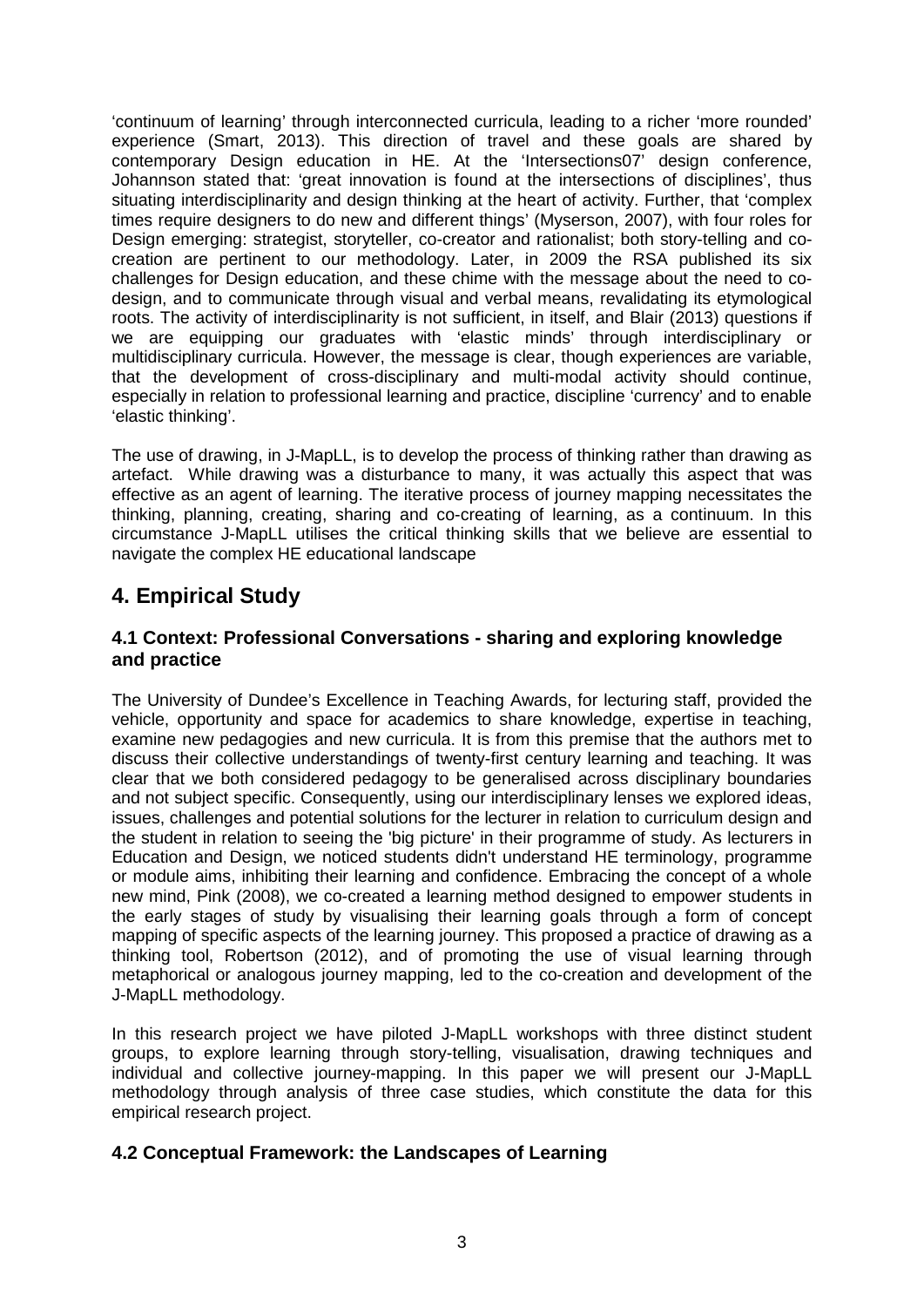Through our discussions we realised that teaching and learning happens with different contexts and can be viewed through different lenses, and that these are intrinsically important. We began to see these as 'landscapes' within which learning can occur. Landscapes are important because they are the product of one of the most enduring sets of linkages: the relationship between the physical environment and human society (Whyte, 2002:7).

The relationship between tangible, physical space and social, emotional, cultural and cognitive spaces, we see as linked and important. This project explores how this conceptual framework of the Landscapes of Learning (LL) can be used to support and empower students in the conceptualisation of their learning, especially at the initial stages of study. This was done through a series of LL workshops that directly involved the student participants; moving from consumers of knowledge to producers of knowledge. Learning Landscapes aims to connect thoughts, experiences and practices from life events and educational activity. It stimulates participants' aptitude to link hindsight, foresight and insight to progress on the learning journey, discerning between knowledge acquisition, the participation and production of skill and personal values associated with personal development. To facilitate this it is important to employ multi-modal literacies: writing, speaking, listening, seeing and image making and to position the learners' interests at the centre as the agent and navigator of their learning journey.

#### **4.3 Framing: Journey-mapping in the Landscapes of Learning**

Journey-mapping is a visual method used in design to make a client journey, from beginning to an end point, tangible and understandable to multiple audiences. Hand drawn or collaged with photographs, the format of a journey-map is an adapted timeline or storyboard, variable in scale and medium, but, significantly, it will have common symbols and sign posts that are recognisable. It represents the passage of time through a sequence of events and notable actions on a journey. The work of David Sibbet (2010) is pertinent as he uses both graphic histories and landscapes as an elaborate way of telling a story over time. He also promotes the use of the graphic metaphor, which is a picture framework that compares one subject with another to maximise strategy and innovation. In 'Game Storming' Gray *et al.,* (2010) highlight one objective of context mapping is to show external factors, trends and forces in a systematic view. They contend that 'we don't truly have a good grasp of a situation until we see it in a fuller context' (ibid:  $84$ ) – it is only then that we are equipped to respond proactively to that landscape.

The three case study groups were introduced to journey mapping in the Landscapes of Learning and our discussion of these will illustrate how we have adapted the workshops to meet the needs of the students and their assignments at our time of intervention. The method we have been focusing on through each study is the use of visualisation concepts to enable 'big picture' thinking and specific goal orientated thinking. Different types of thinking and action require different types of activity; they also use different parts of the brain. In 'A Whole New Mind', Daniel Pink (2008: 2) argued convincingly that students (actually everyone) in the twenty-first century need to incorporate both left-directed brain, logical and analytical thinking, and right-directed brain, creative and emotional thinking to be equipped for the 'Conceptual Age'. He argued that, right-directed brain stimulation encouraged synthesis, creativity and empathy (Pink, 2008) the very aptitudes and conceptual skills required of graduates for employment. Pink (2008) likened the right-directed brain thinkers to what Ray and Anderson's (2000) called 'cultural creatives'; people who 'insist on seeing the big picture' are 'good at synthesizing', have '…women's ways of knowing…' and see '…firstperson stories as important ways of learning…' (Cited in Pink, 2008: 60-61). This is relevant to our study as synthesis, and making connections, are important graduate attributes, so too is the utilization of logic and empathy as a way of understanding and behaving. This was distilled by Pink, into what he called the six senses: Design, Story, Symphony, Empathy,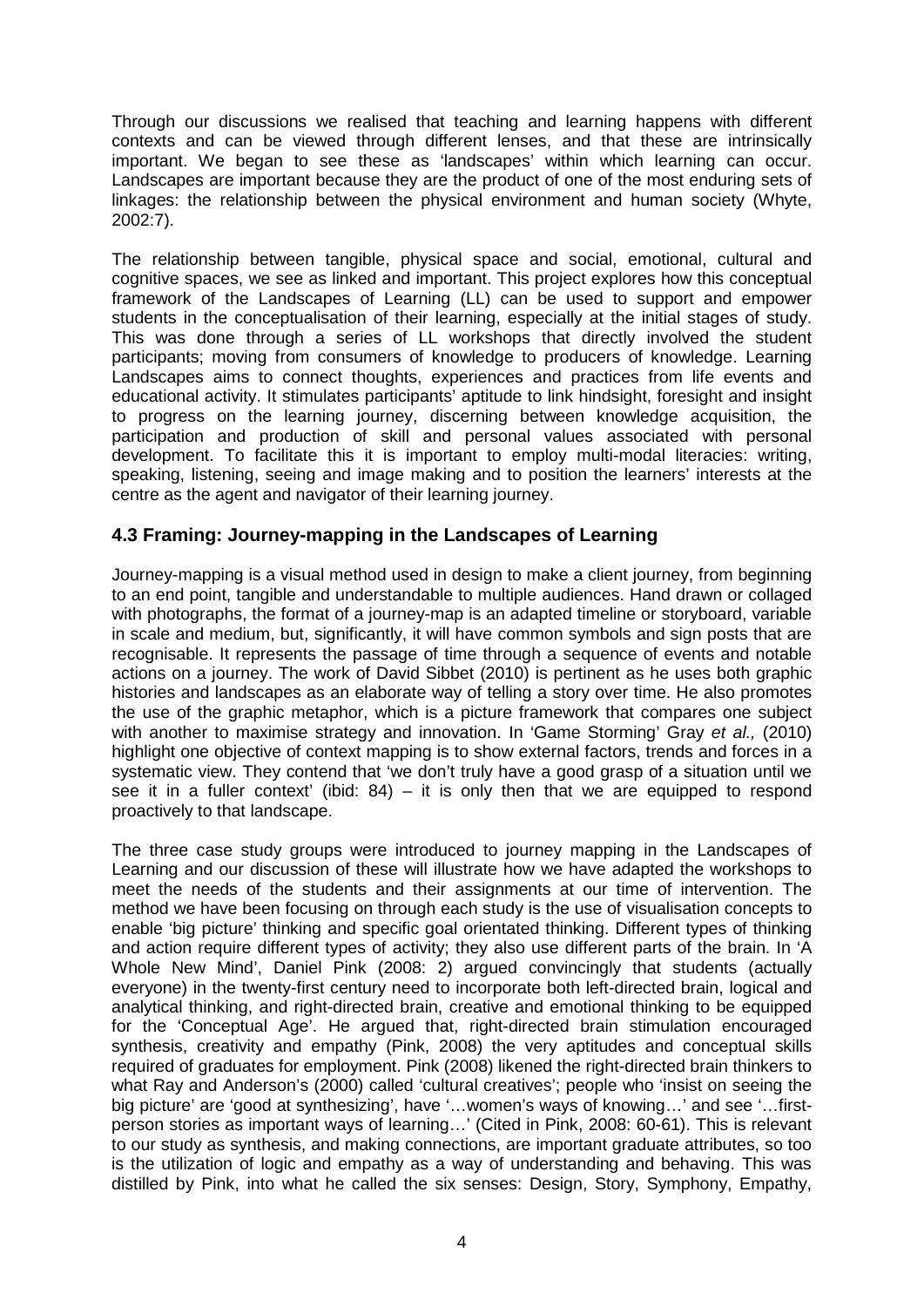Play and Meaning (Pink, 2008:61). The role of Symphony is important to this methodology of Landscapes of Learning as it is about asking participants to see the big picture; the landscape of their learning and develop aptitudes to connect and pull different pieces of their learning together to make meaning. This type of seeing is quite different from looking and is much more about sense-making through connectedness and context (Roam, 2009).

The significance of the following case studies are the practical applications of making meaning from the use of storytelling, shared narratives, visualisation and mapping to unfold thinking during the learning journey. The emphasis is on both individual and collective learning, the recognition that 'learning happens everywhere' (Kress, 2008), and mindful of the historical, social, political and economic context of education.

# **5. Methodology: the case study groups**

#### **5.1 This empirical research study is comprised of the following three case studies**

CS1. BA Early Childhood Practice students are mature students with a small percentage having had pervious HE experience. They study on a part-time on a distance learning mode that is predominately online. Significantly, they are all employed on a full-time basis as it is now a legal requirement that they gain a degree level qualification. The students are all women with a high percentage of them also being mothers, so they are balancing life, study and work. The learning environment is 'virtual' and academic staff recognise this and meet the challenge by creating an online community, supported by a few face-to-face workshops, for those who can travel

CS2. The BSc Design students are primarily directly from school or have completed a year at an FE college. Students study full-time, on campus, towards a BSc; specialising in either Product or Digital Interaction Design. There is an equal gender balance of male and female students on both courses and students share modules and work together in large open plan studios. Some students work part-time to support themselves financially. Their goal is to find employment within their specialist fields of design. There is differing aptitude in visual skills within the two strands of the Design course and not all applicants have a background in art or design. Digital Interaction students may have fewer qualifications in art or design but have computing or mathematical interests. Most Product Design applicants have a traditional art and design portfolio and evidence of graphic communication.

CS3. The Masters of Service Design and the Masters of Ethnography students have completed undergraduate degrees with a first class or upper 2:1 degree or achieved sufficient professional experience to be considered for the Masters programmes. A small percentage of students have come direct from undergraduate degrees at DJCAD. The gender balance is mixed and students are local and international. As post-graduate students, they have a clear understanding of why they are returning to Masters level study.

### **5.2 Methodology: Learning Landscapes Framework**

#### **Story**

The LL workshop framework begins with a collective immersive activity, a short archetypal story to set the context and scene. This exemplifies the multi-modal approach that combines visual, textual and aural communication. Story is used to position the participants in the learning journey and emulate the idea that they are in the process of the learning journey that is temporal. The story is a useful devise as it interrupts the student attention from her/his learning objectives and takes them on a journey of discovery – the story. The disruption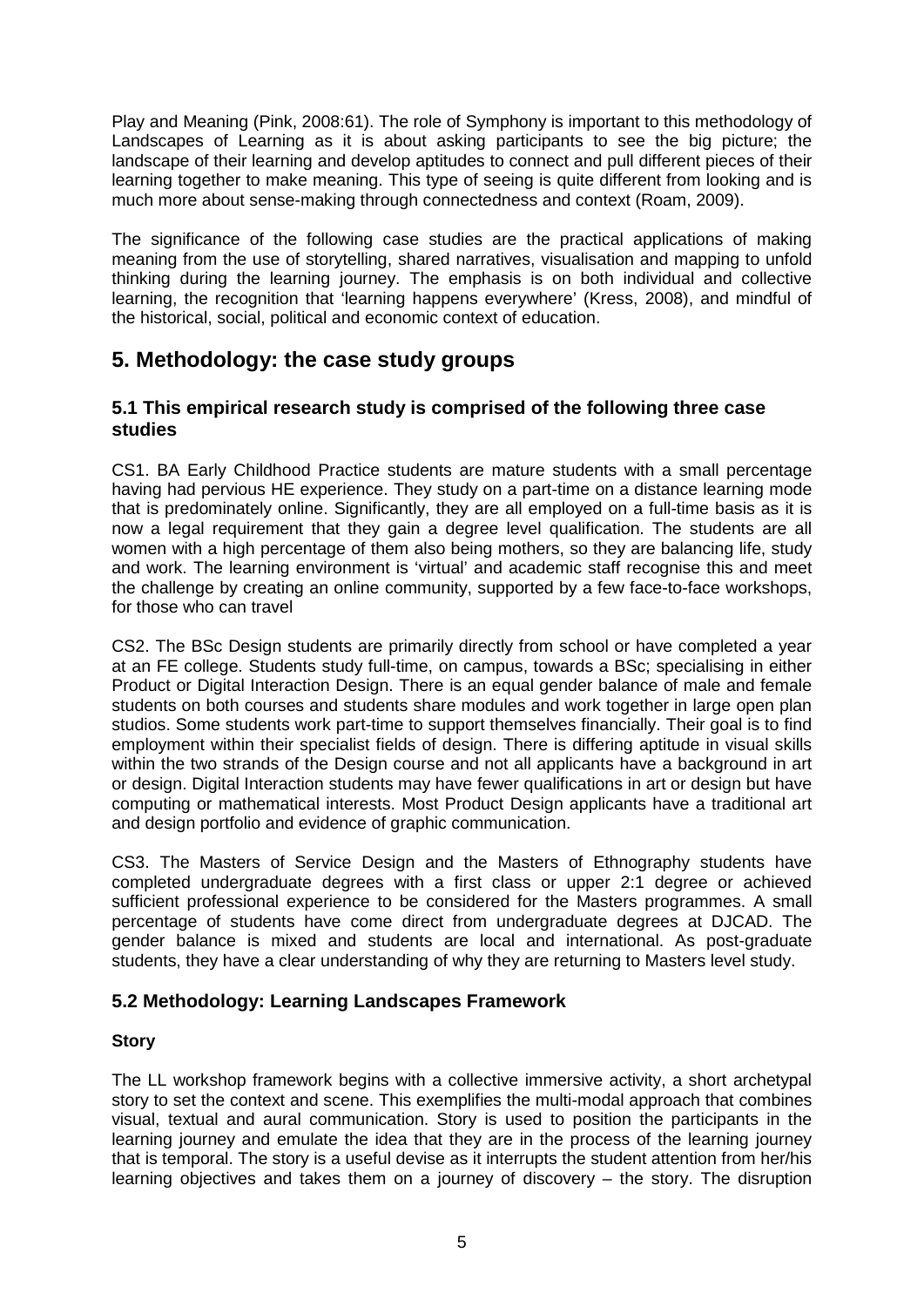creates a degree of cognitive dissonance, which can deepen learning by initiating problem solving and critical thinking. In the workshops we have used various children's picture story books and this is at once unexpected – dissonant - yet familiar and taps into an elemental and core understanding that is situated deep within the learner. The inner child can be unleashed and early experiences of sharing and connecting can be ignited. The use of analogy is heightened as the story unfolds and the characters move through different situations. By telling, and listening to, stories we are able to tap into a collective understanding, an archetype, and through the sharing we are able to frame experiences within a landscape

The participant makes sense of the perspectives and layers of the storytelling through group discussion, thus creating their own story. This varied between the case study groups determined by the intended outcomes, for example, CS1 were read 'What the Ladybird heard' by Julia Donaldson and Lydia Monks to show how mapping and storytelling can help us work together collectively towards shared goals.

#### **Individual Journey Mapping**

Participants are introduced to the method of visualisation and facilitation (Sibbet, 2010) and of thinking through drawing (Robertson, 2012) by being asked to create visual maps of their current learning activity. Participants adapt a Sibbet (2010) landscape to match their current situations, developing the key and the spatial dimension to the visual context, provides sharing of experience among the group. The use of resources such as module guides, learning outcomes or assignment guidelines may be pertinent. It is also important to establish the key – the symbols, icons, pictograms - to be used is critical as they have to create effective imagery that is symbolic and metaphoric, because of this they can also have cross-cultural applicability. We did this through a wall mounted map with a simple key of five symbols that represent: the learner; challenges; goals; journey; and opportunities. Heskett (2005: 56) argued that a combination of text and 'imagery is fundamental in understanding communication'. Certainly, there is a relationship between thinking and language; however, a visual image can encapsulate complex and multiple concepts and ideas succinctly (Stokes, 2002) and this is why we have developed the J-MapLL methodology in its multimodal form.

The students were introduced to the Learning Landscape metaphor and were asked to create visual maps of their journey through the module. Some students immediately reinterpreted the landscape, introducing spirals and steps towards the goal, other students drew the map as represented on the wall. We moved among the students commenting, sometimes questioning, encouraging and listening. Clear symbols and pictures were redrawn on post-it notes from individual maps and placed on the wall map for all participants to see. Collectively, we celebrated examples of strong imaging, incorporated amusing anecdotes and built a rapport with the group, which helped to acknowledge shared struggles and successes. Each student produced an individual A4 map.

#### **Mapping: context, content, process and purpose**

We shared a selection of maps with the students and explained the role of maps and drawing distinction between their context, content, process and purpose. Essentially, the purpose of a map is to navigate the physical environment and our use of maps demonstrates the ease with which we understand a map even if the location is fanciful or imaginative. The map is a metaphor for a journey as it has a starting point and an end point, with innumerable possibilities for travel and discovery on route. Often the journey is circuitous and the line is rarely straight. Our interpretation of this is akin to Ingold's (2007: p116) becoming oneself by negotiating and moving through a tangled landscape 'in its ever evolving weave…it takes us back to the fundamental idea that life is lived not at points but along lines'. Locations such as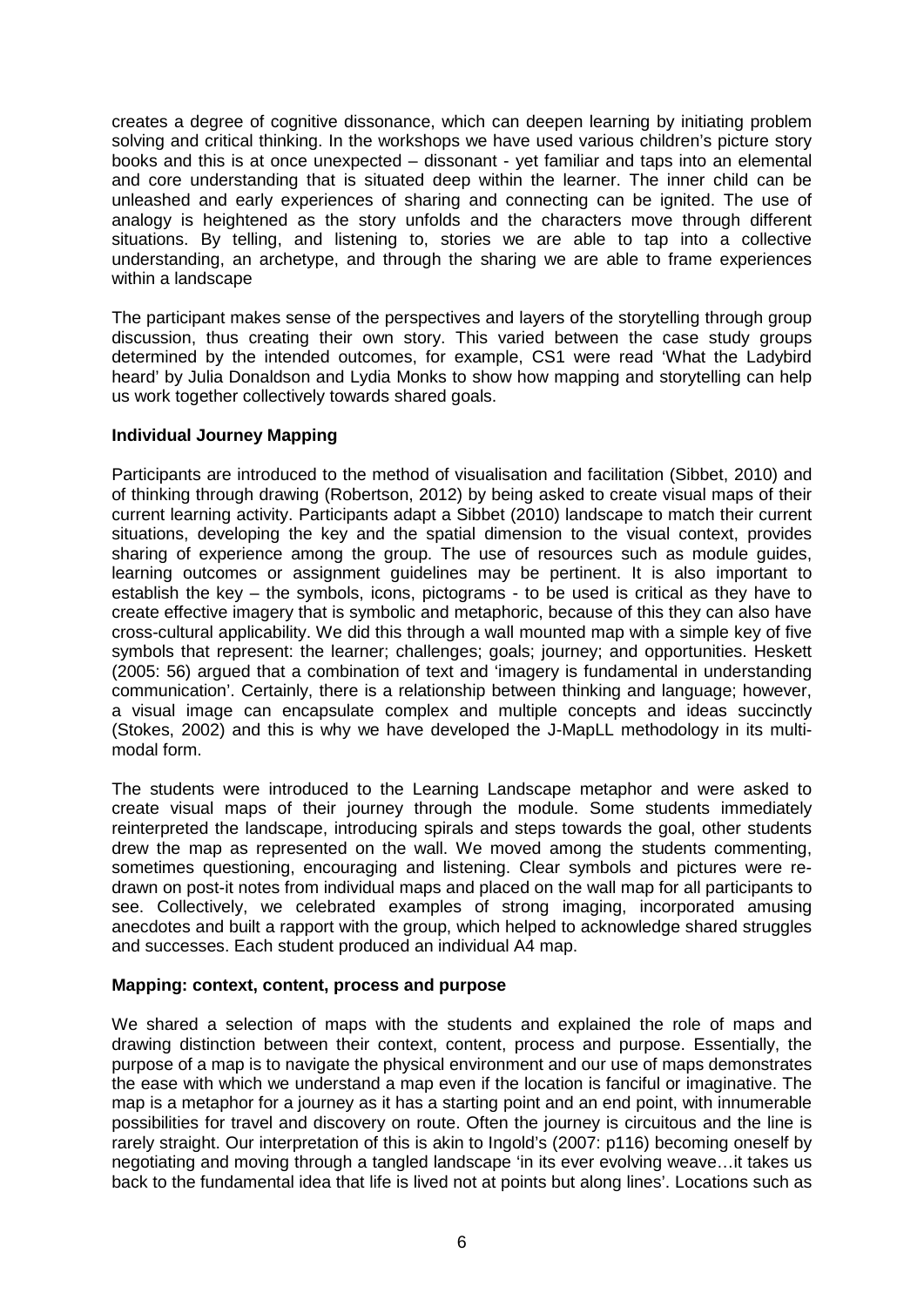Robert Louis Stevenson's 'Treasure Island' map are understood through the cultural connections associated with the literature and the map, its key, title and details. For CS1 a selection of tourist leaflets with maps to gardens, historic buildings were used in conjunction with maps in books that young children would use. The CS3 students were given a London A to Z by its creators Phylis Pearson. In order to create the London map she had to walk the streets of London to evidence them. The CS2 students were not given maps to view but invited to ask staff on the module how they use drawing and mapping in their professional practice.

### **Collective Mapping**

Finally, students are asked to create a group map that completes their activity and results in a community map of sorts. This map and its terrain are determined by the group though it is based on the participants' learning. For CS2 students their subject was an assessed requirement of the module, it involved separate interviews with the Dundee University Student Union and a large scale mapping of the people behind the various roles. This was conducted as part of the Big Draw Campaign and two students put forward the activity to be considered for a Big Draw Inspiration award. By contrast the CS1 and CS3 maps were created within the workshop. The maps were all large scale, with the CS2 map being the most highly finished. CS1 students created a map of their collective journey as a fairground, which was an effective metaphor for the way that they were feeling on their learning journey. The maps from CS3 were client focused and rich in visual imagery, perhaps reflective of their more advanced stage in the learning journey

# **6. Findings**

We met with two of the case study group participants in separate workshops - CS1 and CS2 - the following semester to develop with them the Landscapes of Learning methodology and to ask for feedback on journey-mapping. The participants were asked to recall the journeymapping exercises they did individually and collectively in the last workshop(s) and to discuss their value. Students were asked to consider four questions and invited to write on post-it notes their responses. The CS1 group were representative of the whole group but for CS2 only a small sample attended the reflective workshop (9 from 39). The following provides a summary of the workshop findings. Students were asked: How did you find the journey mapping? What did you learn from the process? Have you referred back to the map? Have you used this approach again in another context?

#### **6.1 Discussion of the Findings**

The findings from the workshops were highly varied. This was not surprising to us, as facilitators, because the implementation of the concept was tailored to meet the needs of the three very different student groups, at both under-graduate and post-graduate levels. It was clear from the study that perceptions about 'academic' learning centred on a traditional conception that was highly literate and more about outcomes. We found that most students did not value processes in learning as highly and this affected their engagement.

#### **6.2 Findings: participant insights**

CS1 feedback on the use of Learning Landscapes initially reported a lack of use of the methodology yet through discussion it was noted that that students had used it in several distinct ways, ranging from professional work-specific contexts to a variety of situations at home; one student had effectively used journey-mapping to help her cope emotionally with and a personal tragedy. Insight: the adaptability of the methodology by the more experienced life-long learners, illustrated the aptitudes of agility, empathy and symphony.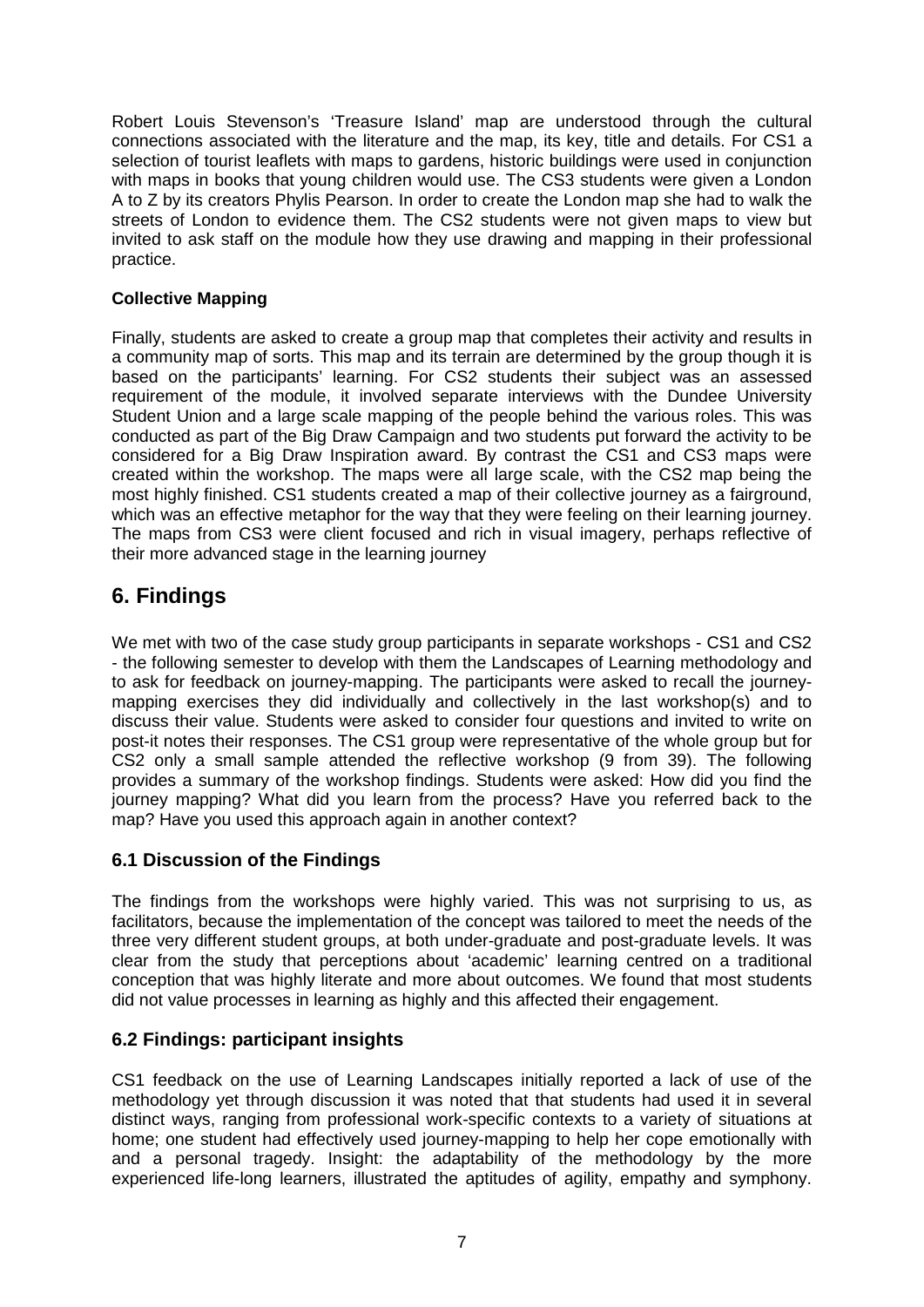We had expected this group to embrace the visual and symbolic aspects of the journeymapping more openly as this is how they work with pre-school, non-literate children in the nursery; however, they considered the activity of drawing to be 'childlike' and therefore not perceived as having high value and status for adults and in HE.

CS2 student engagement with the journey mapping exercise showed anxiety over the execution and content of the first assignment of visual mapping. The students were confused over the content of the assignment and admitted their own expectations were to produce a highly finished outcome as it was HE; they had also expected their first assignment to be an academic and not a visual assignment. One student considered the presentation of drawing as 'childlike' yet recognised this skill as valuable in her tutor. Essentially, they were judging themselves and others on drawing and graphical ability rather than evaluating the method as a thinking tool. Insight: Students' have many determinants that impact upon their learning and it is important to recognise that these are social and emotional as well as cognitive. There is a need to justify the use of children's story books and clarify the purpose, in relation to the task, if drawing and visualisation as a thinking tool is to gain validity for future students. It was also noted during the workshop discussion that students had taken numerous photos on the study trip but had not used them in an assignment. We propose to amend the journey-map to include a photo collage and rebalance the focus on drawing in the Learning Landscape map. Finally, that the student's expectations and assumptions on entering HE are high therefore we need to manage this transition.

CS3 the students have not had a formal feedback session with us, however, their experience of the workshop has been very successful in 'unfolding thinking' of the creative process and consequently, we are invited to lead a workshop for the forthcoming ECIP international conference, as a CPD event for delegates. Insight: CS3 students produced a 'Storify' account of the visual practice to evidence the use of the Landscapes of Learning approach and how it gave a framework for the project work for the module and the clients brief. Postgraduate students demonstrated many of the aptitudes that Pink (2008) stated as essential in the conceptual age. We believe the combined use of mobile technologies and blurring of the personal and professional domains is a significant factor in this insight.

The findings from the CS3 developed a clear understanding of the role of the journeymapping in alignment to both their personal progression through module activity and in professional activity in meeting clients' needs. One conclusion is that these cohorts of students have mastered the skills and created this personal-professional balance during their under-graduate degree studies. Another observation is that this group watched the Sibbet (2010) TEDx 9 minute film, which enabled them to see the efficacy of the methodology within the professional context. A further observation is that these cohorts of students were confident in using mobile technologies to enhance their learning and this was evident in their use of Twitter and in blogging, which connected the teaching and learning experience.

#### **6.3 Findings: concluding thoughts**

• Students with a firm grounding in their field of study respond well to the J-MapLL methodology. This was evidenced by the Masters level students and we attribute this to their ability to transfer previous knowledge, understanding and skills – ways of knowing - to any new learning opportunity.

• J-MapLL should not be an assessed element of the curriculum but rather a methodology that motivates and supports students and staff in the co-design components of learning that brings symphony to various parts of the educational context.

• J-MapLL workshop facilitation worked best when participants were shown the context and results of visualisation and its relatedness to the professional context. This is an important facet of the methodology and relates to students' perceptions about the value of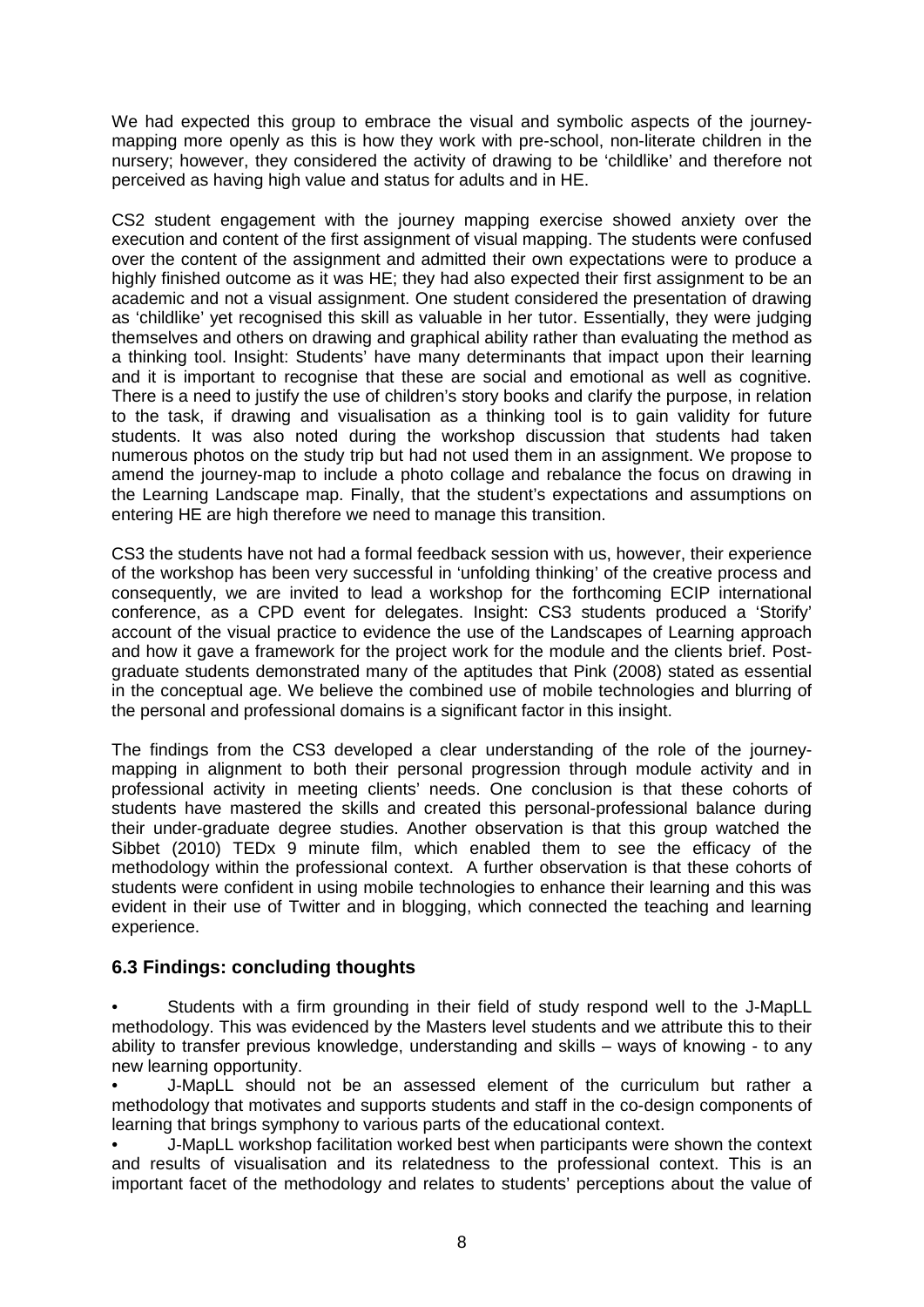the task. For CS1 drawing evoked the childlike behaviour of the children in their care and was perceived as dissonant in the HE learning context.

• J-MapLL provides the opportunity to think individually, to share collectively, which is resonant with Kress's (2008) theory that communication is a social glue but also it elevates the importance of stories and narratives as a vehicle for cultural and social understanding (Kingsley and Normand, 2013: 12).

# **Conclusion**

Learning is expansive and connects the individual learner's social context. The methodology incorporated in the Landscapes of Learning workshops necessitates participants moving from consumers of knowledge to producers of knowledge, skills and aptitudes and from drawing explicit meaning from their individual and collective experiences. Journey-mapping in the Landscapes of Learning (J-MapLL) aims to transform learning by helping learners to make connections between thought, experience, practice, and action in the social, cultural and emotional arena and in educational endeavour. J-MapLL encourages participants' aptitude to use previous experiences, reflection, narratives and learning to reconceptualise and progress on the learning journey, discerning between knowledge acquisition and the, participation in, and production of, knowledge through personal and professional development. The application of inter-disciplinary lenses and the use of multi-modal literacies, including, writing, speaking, listening and image making, are necessary to position the learners' interests at the centre as the agent, creator and navigator of their journey.

The opportunities afforded by the use of mobile technology and social media means that this methodology can be developed to include computer generated image-making and the creation and sharing of 'virtual' conversations, narratives and stories.

Institutions will have to define and be clear about their place in a larger set of offerings. Increasingly students have to assess which learning mode and institutional approach best suits them and accept that 'designing' their own education is in and of itself an important education (Feldman, 2009).

## **References**

Angelo, T. (2013) Designing subjects for learning: practical research-based principles and guidelines. In Hunt, L and Chalmers, D (2013) (Eds) University Teaching in Focus: a learning-centred approach. NY: Routledge

Berger, J., Bloomberg, S., Dibb, M., Fox, C. and Hollis, R. (1972) Ways of Seeing. London: Penguin Blair, B (2013) Elastic Minds? Is the interdisciplinary curriculum equipping our students for the future: a case study. Intellect Journal of Art, Design and Communication in Higher Education Vol 10, issue1, April 2013, 33-50.

Caruana, V. (2012) Appreciatively Inquiring into the Internationalised Curriculum – A model for CPD. Educational Developments. Staff and Educational Development Association. Issue 13.2. Vol 13.

Davie, G. (1961) The Democratic Intellect. Edinburgh: Edinburgh University Press.

Dubberly, H and Pangaro, P. (2009) What is conversation? How can we design for effective conversation? Interactions Magazine available at: www.dubberly.com/articles/what-isconversation.html (last accessed 30.04.2013)

Feldman, S. (2009) The fusion of two cultures, Times Higher Education, 26 March: 29.

Gray, D., Brown, S. and Macanufo, J (2010) Gamestorming-A Playbook for Innovators, Rulebreakers, and Changemakers. Sebastopol, USA: O'Reilly

Grove Consultant International (2013) Visualising Change Document Meeting Facilitation & Recording Achieve your Meetings outcomes with the Groves Visual Approach PDF

www.grove.com/site/index.html (last accessed 30th April 2013)

Heskett, J. (2005) Design: A Very Short Introduction. Oxford: Oxford University Press Ingold, T. (2007) Lines: A Brief History. GB: Routledge, Taylor Francis Group